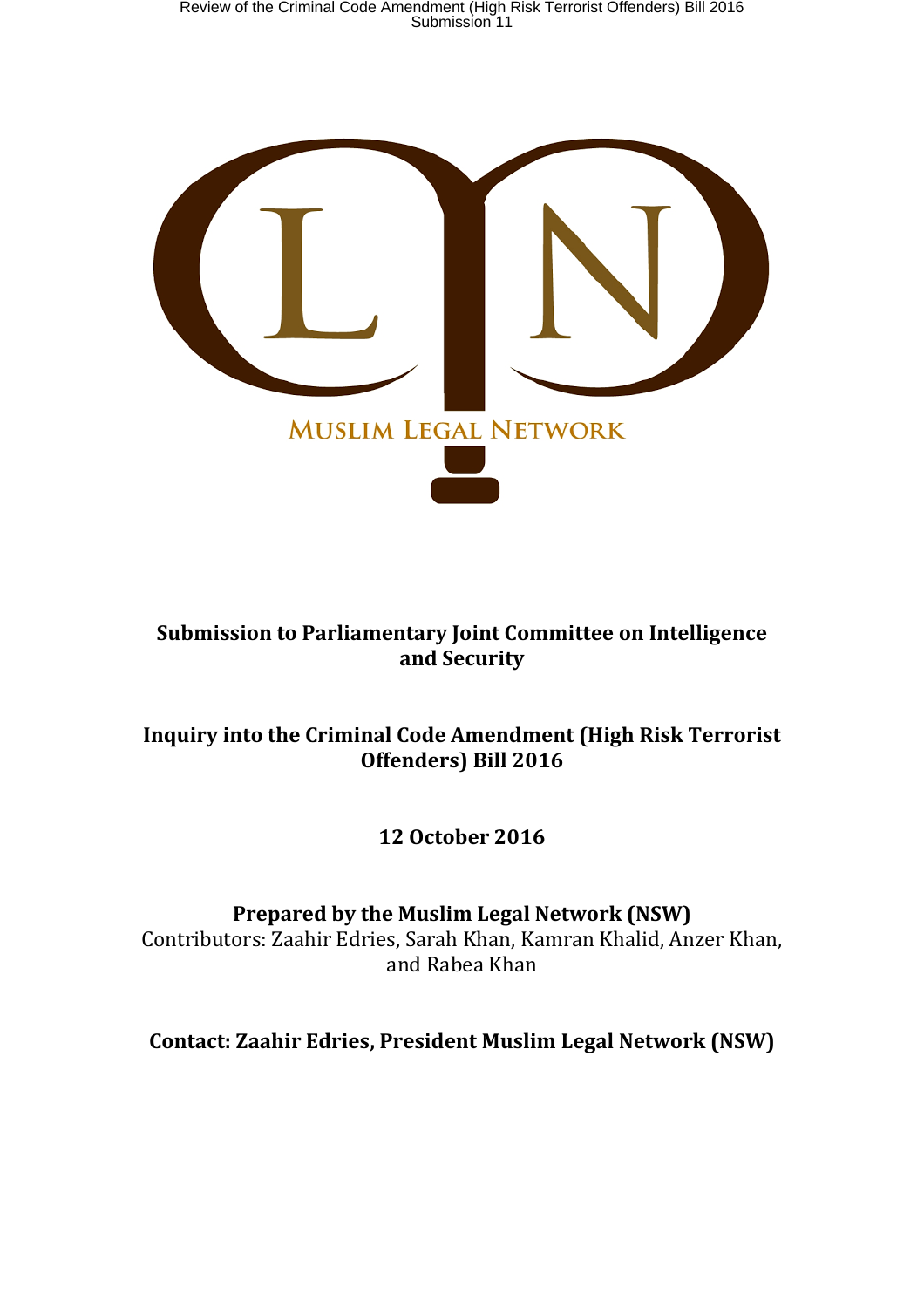### **Table of Contents**

| 1.  |                                                                                                                                                                            |  |  |
|-----|----------------------------------------------------------------------------------------------------------------------------------------------------------------------------|--|--|
| 2.  |                                                                                                                                                                            |  |  |
| 2.1 |                                                                                                                                                                            |  |  |
| 2.2 |                                                                                                                                                                            |  |  |
| 2.4 |                                                                                                                                                                            |  |  |
| 2.5 | $Existing measures   \\ 9$                                                                                                                                                 |  |  |
| 3.  |                                                                                                                                                                            |  |  |
| 4.  | Treatment of a terrorist offender in a prison under a continuing detention order -                                                                                         |  |  |
|     |                                                                                                                                                                            |  |  |
| 5.  |                                                                                                                                                                            |  |  |
| 6.  | Providing the offender with a copy of the application - circumstances where the<br>applicant may refuse to provide a copy, or information contained in the application  18 |  |  |
| 7.  | Civil Evidence and Procedure Rules in relation to Continuing Detention Order                                                                                               |  |  |
|     | 20                                                                                                                                                                         |  |  |
| 8.  |                                                                                                                                                                            |  |  |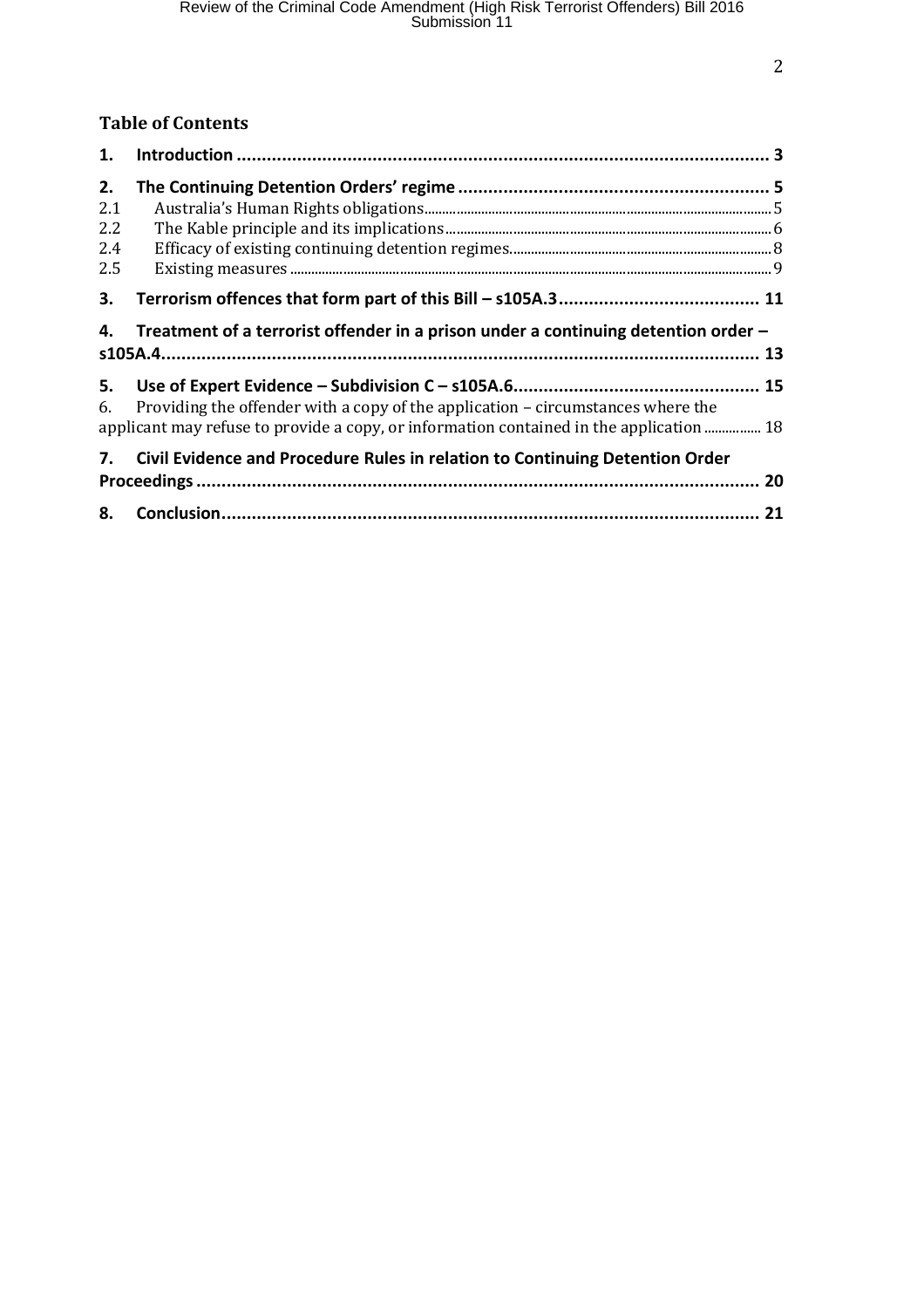#### **1. Introduction**

- 1. We thank the Parliamentary Joint Committee on Intelligence and Security (the **Committee**) for the opportunity to provide submissions on Criminal Code Amendment (High Risk Terrorist Offenders) Bill 2016 (**the Bill**).
- 2. This Bill infringes on civil liberties and requires a considered and technical legal analysis. The short limited time provided for submissions has been cause for limitations in our submissions. A lengthier time frame would have provided us with a greater opportunity to engage in community consultation and radicalisation experts to provide more meaningful submissions. As with the other recent Counter-Terrorism legislation that has been introduced since 2014, we are concerned with the speed that this Bill is travelling through Parliament, particularly given the gravity of the measures proposed.
- 3. We would like to highlight that the Muslim Community has voiced concerns on the efficacy of several pieces of counter-terrorism legislation introduced since 2014. The amendments have been extensive and contained serious implications for civil liberties in Australia. We gave evidence at the Parliamentary Hearing for the Counter-Terrorism Legislation Amendment Bill (No 1) 2015, a bill enabling control orders to be placed on children as young as 14. We expressed serious concerns regarding the implications of that Bill during the hearing. Despite concerns raised by the Muslim Legal Network (NSW) and many other significant organisations as to the efficacy of such legislation there was little substantive change and we understand that bill will again be introduced to parliament with broad bipartisan support despite widespread public and professional concern.
- 4. Since the introduction changes to counter-terrorism legislation in the last two years, we have seen a marked increase in instances of Islamophobia and bigotry towards Muslims, at times from members of Parliament. In such a climate, we stress the continued need for the use of inclusive language that directly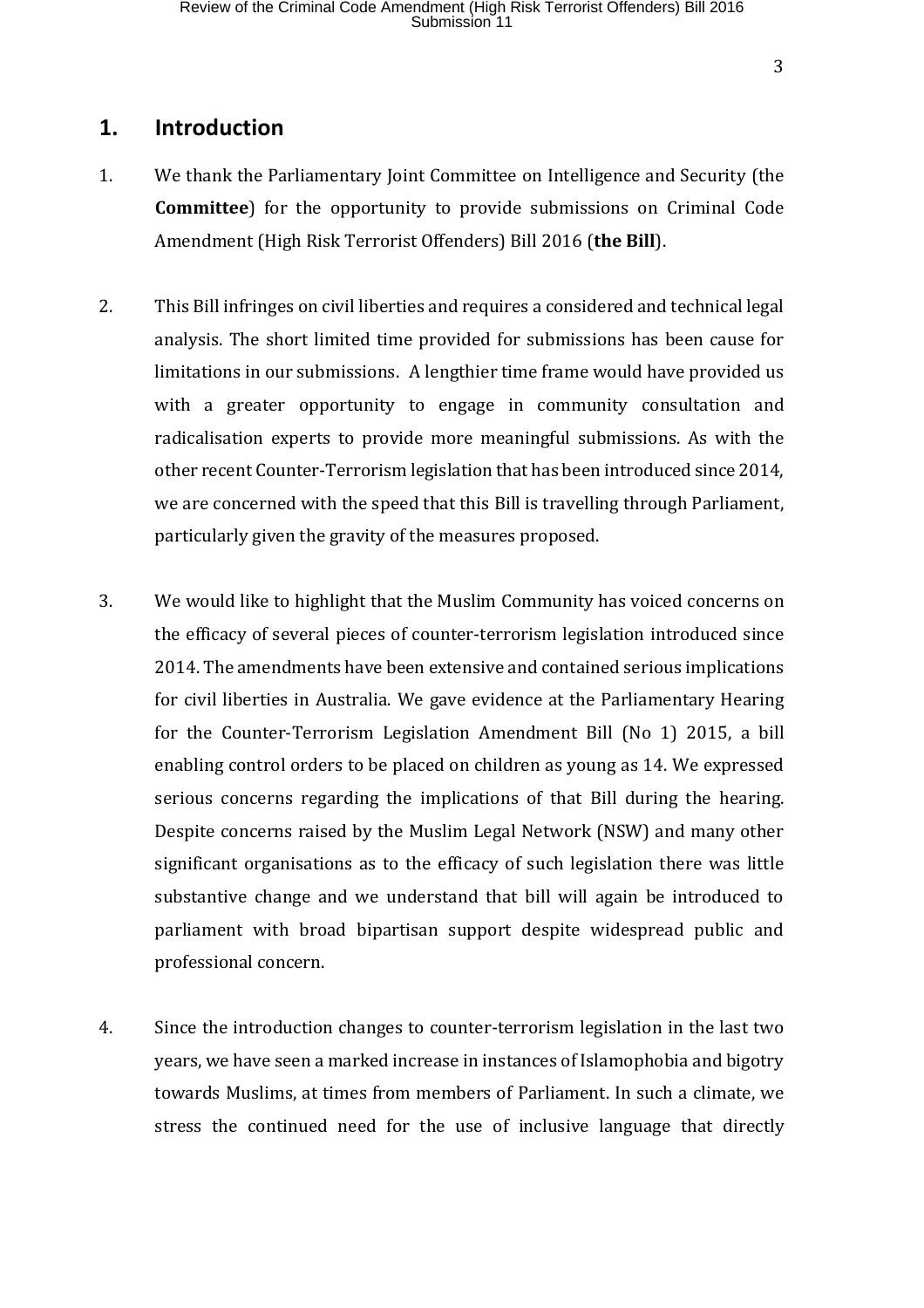condemns discriminatory attitudes towards any minority group in this country. Social cohesion is paramount to the safety of all Australians.

- 5. Understandably, offenders of terrorism offences are one of the most unpopular minorities, along with other groups such as sex offenders and violent offenders. However, our civil liberties need to be upheld despite such unpopularity. Whilst there is no doubt that the law needs to protect the safety of all Australians and reflect the concerns of the time, the laws need to be reasonable, effective, proportionate and consistent with our values as a society. It must be noted that a purely legislative response to the threat of violent extremism will never be effective. Early intervention, mentoring, community welfare campaigns and rehabilitation strategies are encouraged by industry experts and touted as being far more effective long term solutions for issues around radicalisation and countering violent extremism.
- 6. The Bill establishes a regime enabling the ongoing detention of high-risk prisoners sentenced to imprisonment for terrorism-related offences. The Muslim Legal Network (NSW) expresses its deep concern on the provisions and consequences of the Bill.
- 7. We acknowledge the vital objective behind the introduction of the Bill, that prioritises the protection of the community, and support the achievement of such objective by way of legislation. However, any such legislative measure needs to be carefully balanced with the protection of individual civil liberties.
- 8. In this regard, the Muslim Legal Network (NSW) stresses the Parliament to analyze the Bill critically and makes recommendations accordingly. Further, in order for this regime to be truly preventative, rather than punitive, the rehabilitation of the offender needs to be prioritised alongside protection of the community, for protection of the community from any type of offender ultimately always rests in the rehabilitation of them.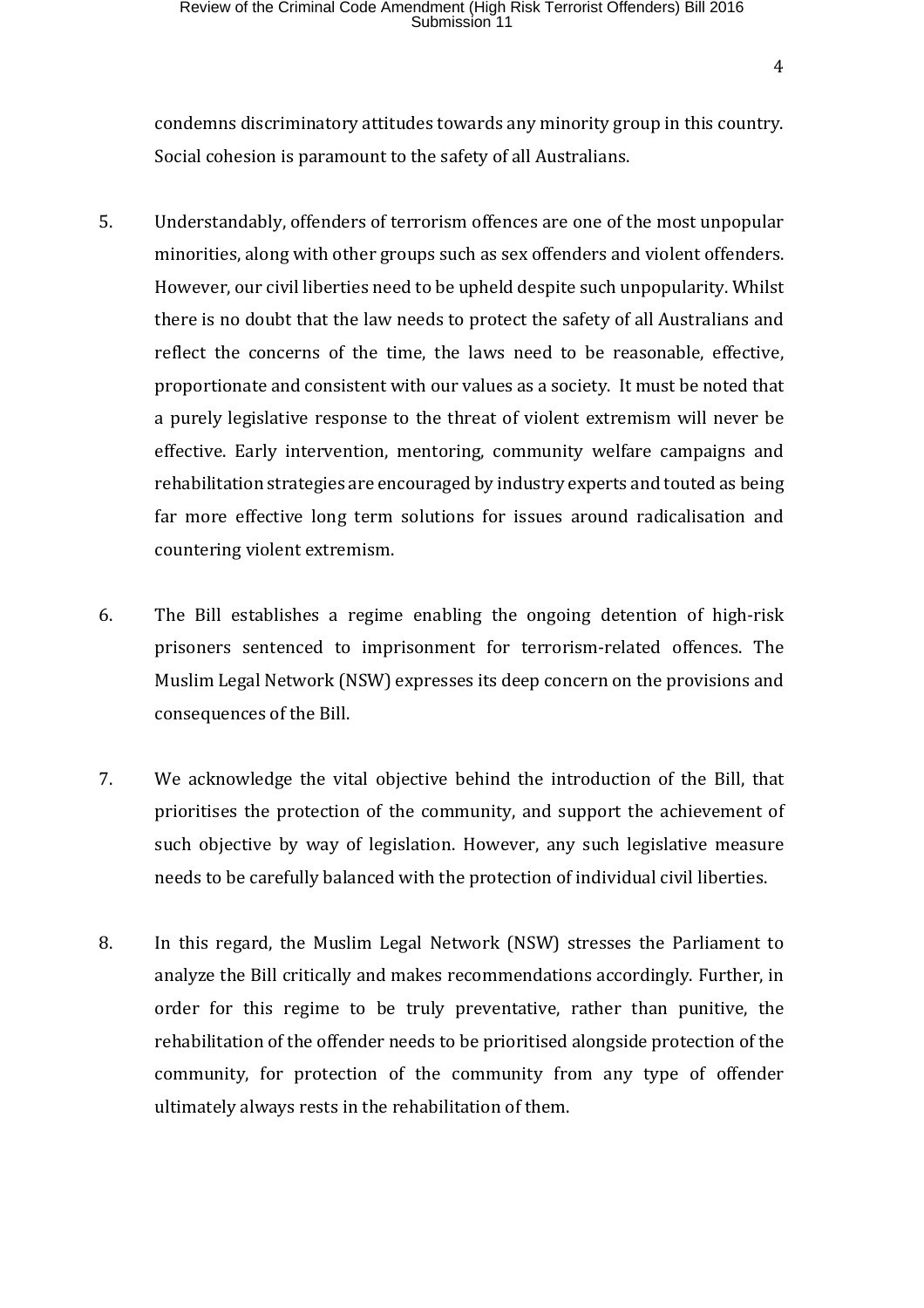### **2. The Continuing Detention Orders' regime**

#### **2.1 Australia's Human Rights obligations**

- 9. The content of the Bill raises some important questions on its compatibility with Australia's commitment to international human rights instruments, in particular the International Covenant on Civil and Political Rights<sup>1</sup> (**ICCPR**).
- 10. The continuing detention order regime, as established by the Bill, infringes Article 9(1) of the ICCPR, which provides for the right to liberty and security of person and prohibits arbitrary arrest or detention. Arbitrary detention is a potential consequence of the regime. By enabling the detention of a person who has completed a term of imprisonment for an offence, can be detained further without the commission of a new crime.
- 11. The Explanatory Memorandum (the **EM**) describes the detention of offenders under a continuing detention order is preventative rather than punitive. However, the Muslim Legal Network (NSW) is concerned that in practical terms for the offender, the effect will be punitive. Imprisonment, or detention, is the most serious punishment that our legal system can inflict.
- 12. The extended period of detention after a sentence has been completed infringes Article 15 of the ICCPR, which prohibits the imposition of "a heavier penalty … than the one that was applicable at the time when the criminal offence was committed". Further, as a continuing detention order does not require the commission of a new offence, it consequently contravenes Article 14(7) of the ICCPR, which expressly provides that "No one shall be liable to be tried or punished again for an offence for which he has already been finally convicted".
- 13. A sentencing Judge is obligated to consider many factors when determining the appropriate period of imprisonment for an offender, such as the seriousness of the offence, protection of the community, the likelihood of re-offending and rehabilitation of the offender. Many of the same factors determined on sentence

<sup>1</sup> UN General Assembly, *International Covenant on Civil and Political Rights*, 16 December 1966, United Nations, Treaty Series, vol. 999, p. 171, as also mentioned in Section 3 of the *Human Rights (Parliamentary Scrutiny) Act 2011* (Cth).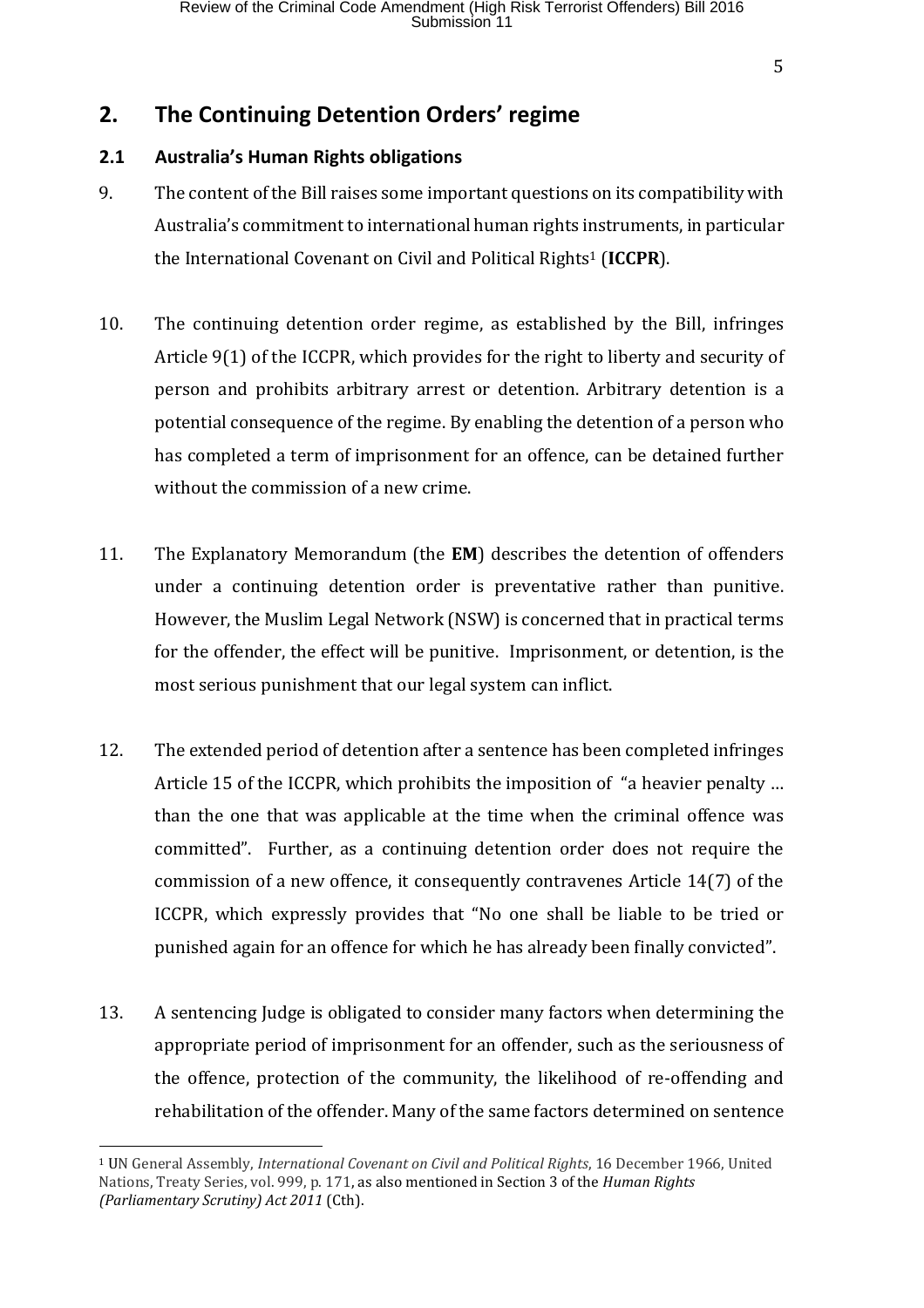## Review of the Criminal Code Amendment (High Risk Terrorist Offenders) Bill 2016<br>Submission 11

will be revisited again with such an application. The Muslim Legal Network is concerned that by extending the detention of an offender after a term of imprisonment that was deemed appropriate considering those factors has been served, will practically allow for double punishment.

These orders can be made for a period up to three years and successive orders can be made without limit. The Muslim Legal Network (NSW) is extremely concerned as this effectively leads to indefinite detention. Whilst we are opposed to continuing detention orders as a principle, if they are to be legislated, we submit that the period of orders should be reduced and successive applications should be limited.

14. And whilst, this kind of legislation was considered constitutionally valid in the case of *Fardon v Attorney- General (Qld)* [2004] HCA 46 (discussed below, the Muslim legal Network (NSW) respectfully submits that it is not effective in combating violent extremism. We hold concerns about the consequences of further radicalisation such orders will have on offenders. The grievance that an offender develops from serving additional time in custody, without new charges being before the court or the commission of new offences, will undermine and jeopardise any rehabilitation the offender has achieved whilst in custody. This will ultimately not assist in reducing the likelihood of reoffending and the protection of the community.

#### **2.2 The Kable principle and its implications**

- 15. The preservation of the institutional integrity of our courts in order for them to exercise judicial power is paramount. Any legislation that may undermine this integrity or interfere with our constitutionally protected judicial process is to be analyzed critically.
- 16. In the landmark case of *Kable v Director of Public Prosecutions (NSW)* [1996] HCA 24 (*Kable*), the High Court invalidated a New South Wales' Act<sup>2</sup> that sought to establish a continuing detention order scheme for a particular individual.

 $\overline{a}$ <sup>2</sup> *Community Protection Act 1994* (NSW).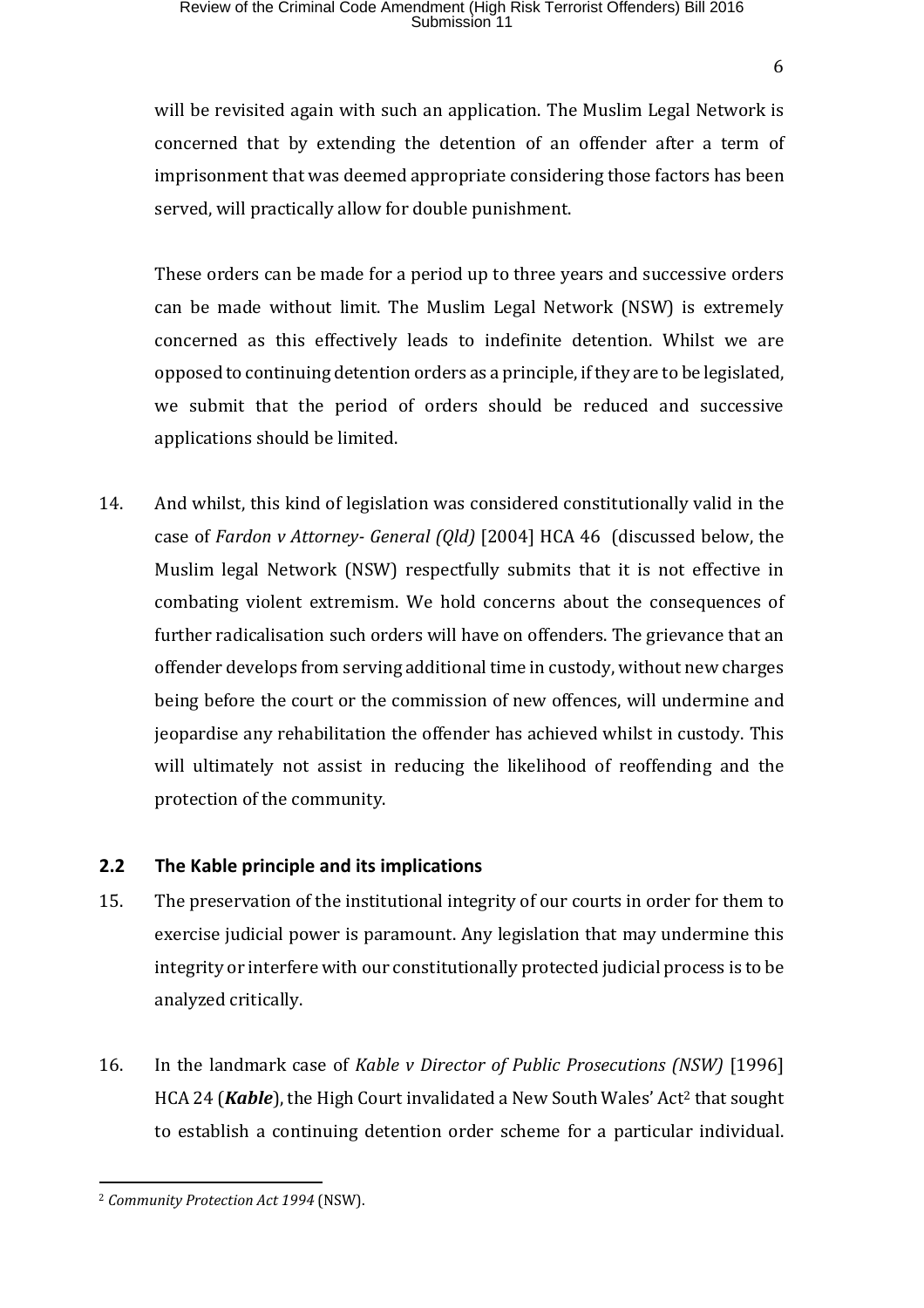While giving his remarks about the validity, under the Act, of a Supreme Court detention order, His Honour Justice Gummow said:

"*whilst imprisonment pursuant to Supreme Court order is punitive in nature, it is not consequent on any adjudgment by the Court of criminal guilt. Plainly, in my view, such an authority could not be conferred by a law of the Commonwealth upon this Court, any other federal court, or a State court exercising federal jurisdiction. Moreover, not only is such an authority non-judicial in nature, it is repugnant to the judicial process in a fundamental degree.*" 3

- 17. Nonetheless, since the *Kable* decision, states have enacted laws that establish schemes for continuing detention or supervision of certain high-risk offenders after the expiry of their custodial terms4. Queensland, Victoria and Northern Territory have laws for supervision and continuing detention of prisoners serving custodies for serious sex offences, while New South Wales and South Australia have similar laws for high risk sex offenders as well as high risk violent offenders.
- 18. The Queensland scheme was distinguished from *Kable* by the High Court<sup>5</sup> in *Fardon v Attorney- General (Qld)* [2004] HCA 46 (*Farden*). However, it is vital to note the difference between the Queensland scheme and the Act invalidated by the *Kable* decision. The High Court found the Queensland scheme was preventative in nature as the discretion given to the Queensland Supreme Court to order treatment or supervision for the prisoners instead of merely detaining them in prison<sup>6</sup>. The Act in *Kable* was unique in that it applied only to a specific individual. His Honour, Gleeson CJ described the Queensland law as one that:

<sup>3</sup> *Kable v Director of Public Prosecutions (NSW)* (1996) 189 CLR 51 at 131-132 per Gummow J. <sup>4</sup> *Dangerous Prisoners (Sexual Offenders) Act 2003* (Qld); *Dangerous Sexual Offenders Act 2006* (WA); *Crimes (High Risk Offenders) Act 2006* (NSW); *Serious Sex Offenders (Detention and Supervision) Act* 2009 (Vic); *Serious Sex Offenders Act 2013* (NT); *Criminal Law (High Risk Offenders) Act 2015* (SA). 5

<sup>6</sup> *Fardon v Attorney- General (Qld)* (2004) 223 CLR 575 at 607-614 per Gummow J and at 654-655 per Callinan and Heydon JJ.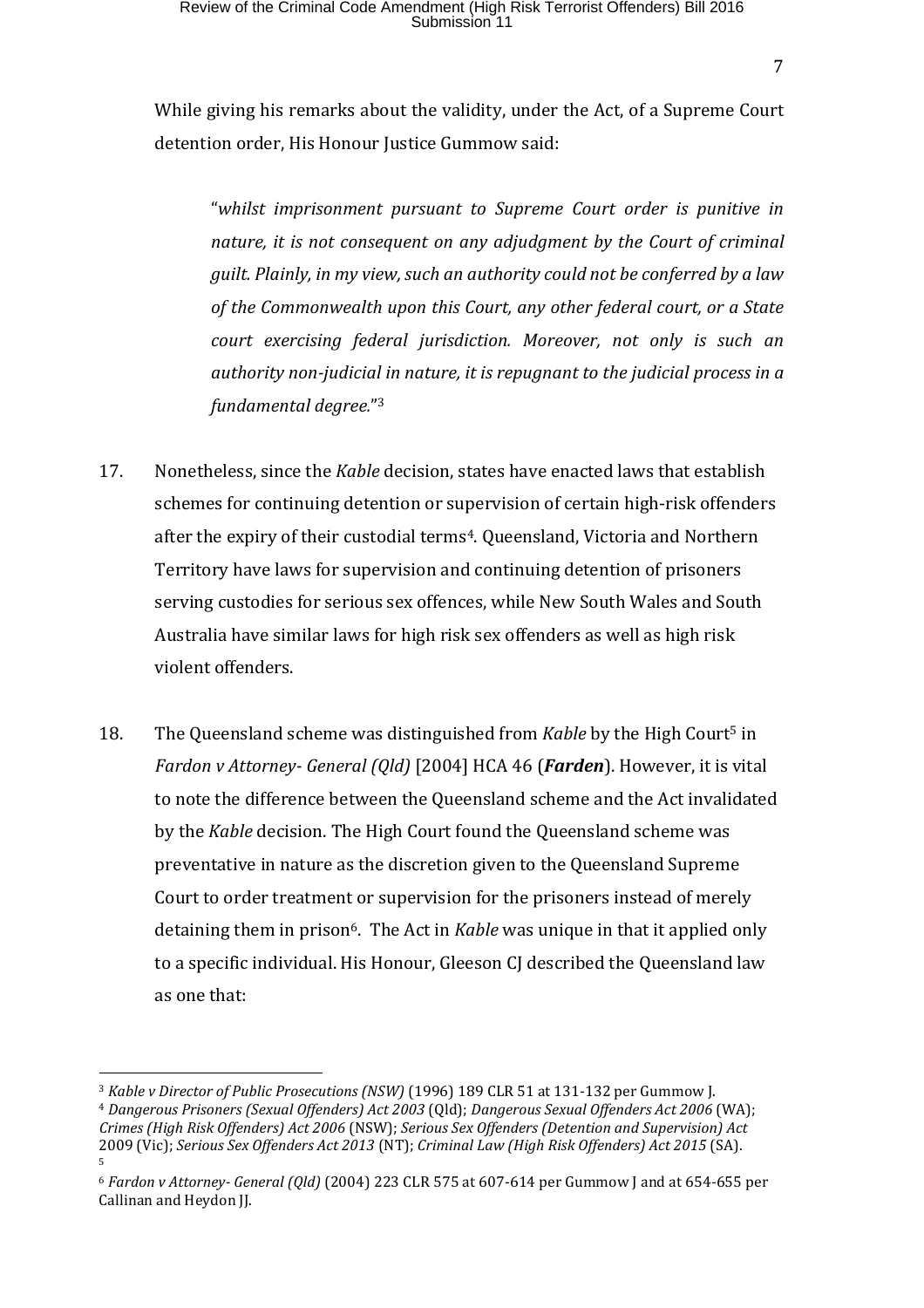"*authorises and empowers the Supreme Court to act in a manner which is consistent with its judicial character ... It confers a substantial discretion as to whether an order should be made, and, if so, the type of order. If an order is made, it might involve either detention or release under supervision.*" 7

19. The Bill, in its current form, ignores this aspect completely. It leaves no discretion for the Supreme Court of New South Wales to order rehabilitation or supervision of the high risk terrorist offenders as an alternative to ongoing detention. As a result, the Muslim Legal Network (NSW) is concerned that it does not empower the Court in a manner that is consistent with its judicial character. Further, this allows the scheme to be more punitive than preventative – it is concerned with detention only, rather than providing the Court with other options to make orders with respect to rehabilitation.

#### **2.4 Efficacy of existing continuing detention regimes**

- 20. An Australian study<sup>8</sup> into the use of similar post sentencing regimes for serious sex-offenders for example highlighted concerns about the increased risks they created including issues relating to the targeting of only known offenders and not working to reduce recidivism. The impact on safety is minimal and the study suggested the regime provided the community with a false sense of belief that they were safer and protected from sex offender.
- 21. The research study conducted 86 interviews with psychiatrists, psychologists, social workers, former corrective services officials, lawyers and police officers who have firsthand experience with the operation of such Australian schemes<sup>9</sup>. Many of those involved at the coalface of operation of such schemes, expressed their reservations on the efficacy of continuing the detention of sex offenders in order to prevent re-offending. Five interviewees considered the orders resulted in posing a greater risk to the community and did not reduce recidivism<sup>10</sup>. More

 $\overline{a}$ <sup>7</sup> *Fardon v Attorney- General (Qld)* (2004) 223 CLR 575 at 592 per Gleeson CJ.

<sup>8</sup> Patrick Keyzer and Bernadette McSherry, Centre for Law, Governance and Public Policy, Bond University, Gold Coast, QLD, 4229, Australia and Melbourne Social Equity Institute, University of Melbourne, Parkville, VIC 3010, Australia, "*The Preventive Detention of Dangerous Sex Offenders in Australia: Perspectives at the Coalface*", International Journal of Criminology and Sociology, 2013, 2 at 296-305.

<sup>9</sup> Ibid

<sup>10</sup> Ibid at 298.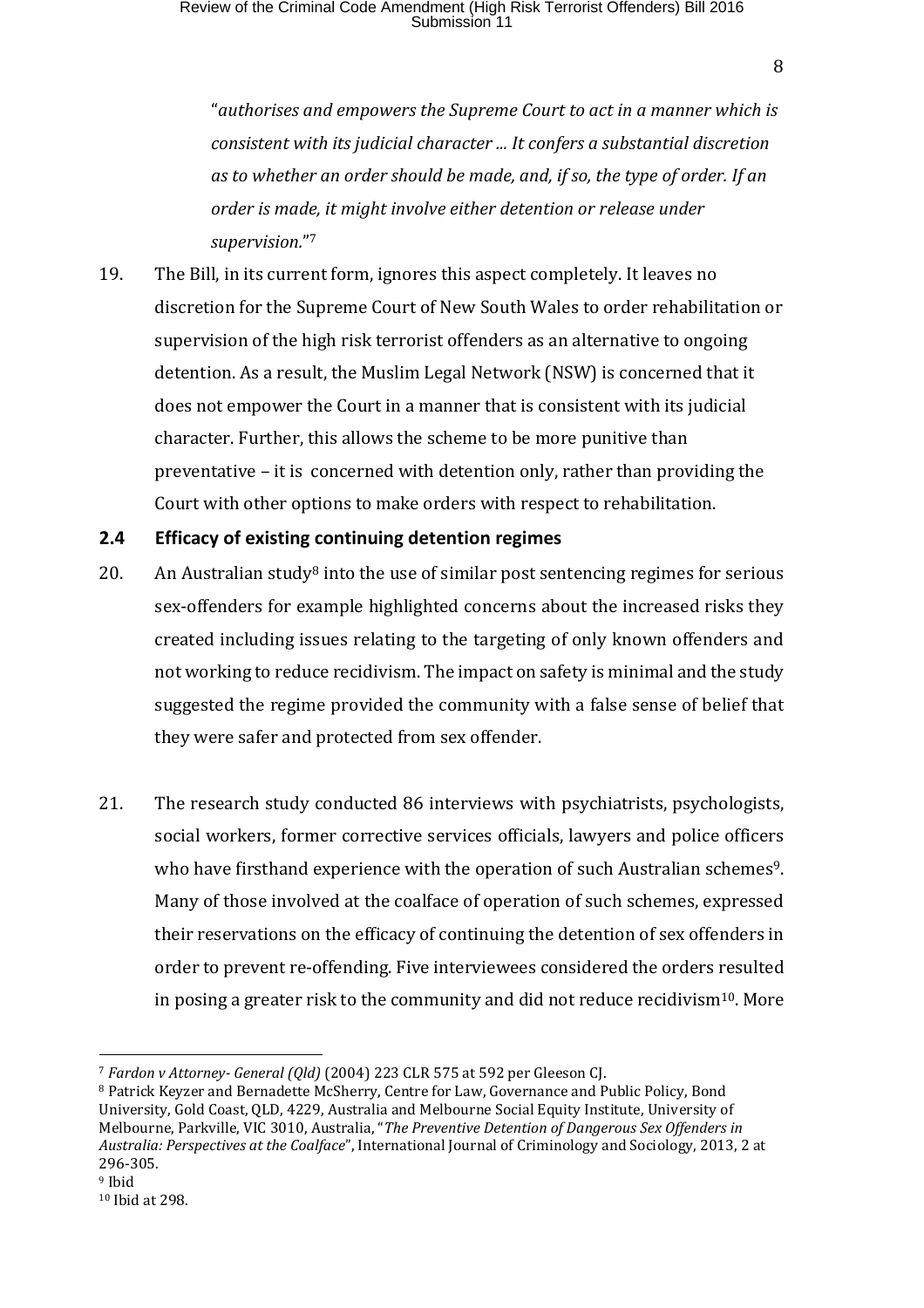specifically, the research found that such schemes increase offenders' anger and dissatisfaction. This would be a particular concern in the context of terrorism offences.

- 22. At the same time, supervision, monitoring and treatment were preferred by many interviewees as being an appropriate preventative tool in relation to highrisk sex offenders<sup>11</sup>. This is in line with the recommendations of Muslim Legal Network (NSW), which submits that the focus of any legislative instrument that seeks to protect public from threats of, or commission of, terrorist acts needs to be focused more on rehabilitation of prisoners charged with terrorism-related crimes. Supervision can be used as a tool for added protection and is already provided by extensive parole periods, giving the Parole Board discretion in whether to release an offender on expiry of their non-parole period.
- 23. Should similar issues become apparent in the terrorism offence sphere the proposed regime could definitely have a negative impact and prove counter productive.

#### **2.5 Existing measures**

- 24. Currently, the Commonwealth has enacted laws, which provide for making preventative detention orders <sup>12</sup> and control orders <sup>13</sup> in order to counter a terrorism threat. Further, as stated above, most periods of imprisonment will include a supervised parole period. The enactment of post-sentence supervision of offenders of terror-related crimes has already been established14.
- 25. The Muslim Legal Network (NSW) has concerns that the continuing detention order scheme is not necessary considering parole periods, control orders and preventative detention orders that are all available to the Courts and the authorities in order to protect the community.

<sup>11</sup> Ibid at 304.

<sup>12</sup> Division 105 of the *Criminal Code Act 1995* (Cth).

<sup>13</sup> Division 104 of the *Criminal Code Act 1995* (Cth).

<sup>14</sup> *Counter-Terrorism Legislation Amendment (Foreign Fighters) Act 2014* (Cth).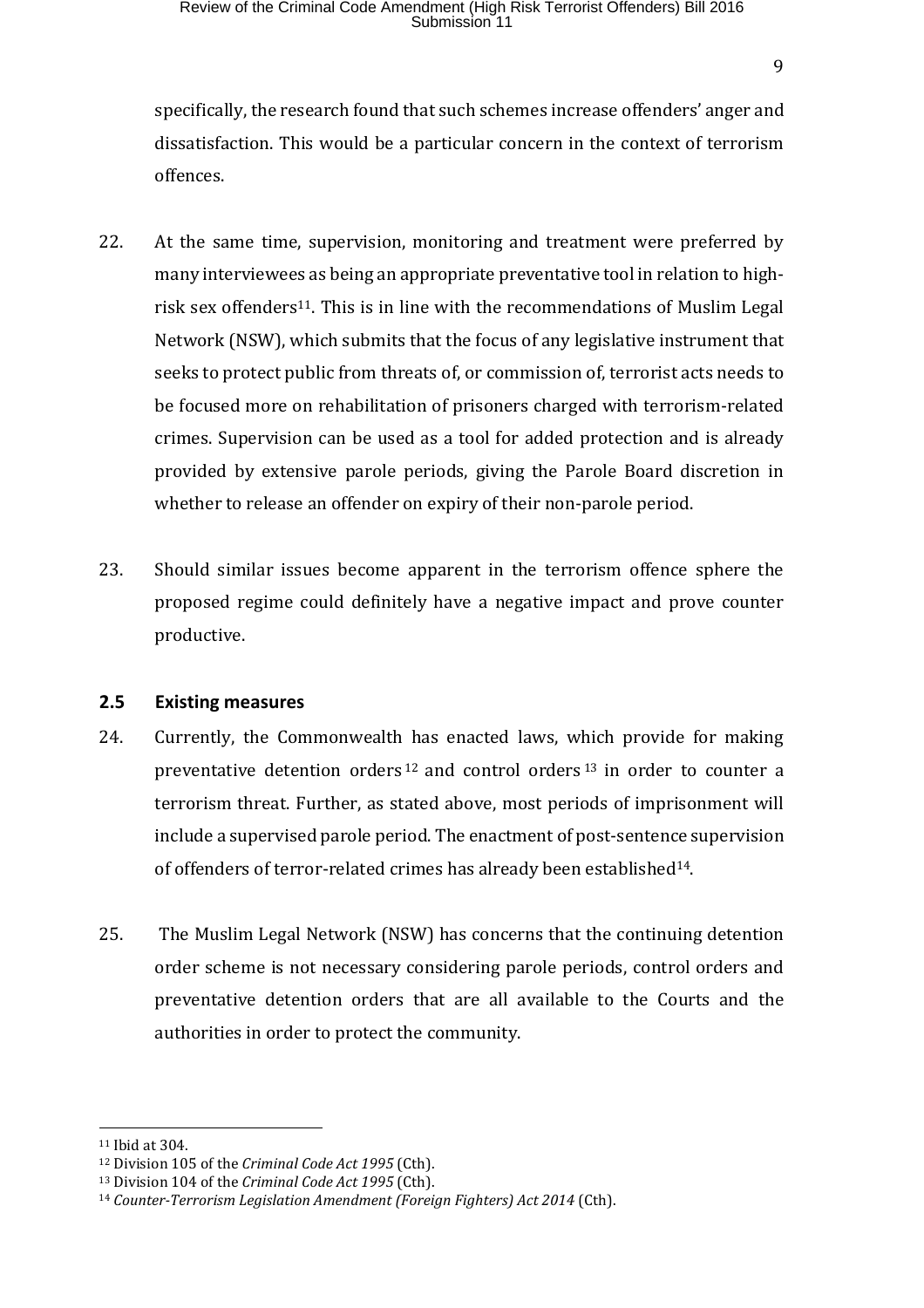- 26. Provisions in Queensland<sup>15</sup> dealing with sex offenders include an option of continued detention *or* supervision, which allows for the supervision of the released offender by way of curfew, electronic monitoring and exclusions from certain locations to avoid the risk of potential reoffending.
- 27. Thus, the need for any additional legislative measure, especially one that carries the potential of severely hampering the individual rights and civil liberties, is unwarranted considering the avenues already available to protect the community.

<sup>15</sup> *Dangerous Prisoners (Sexual Offenders) Act 2003* (Qld)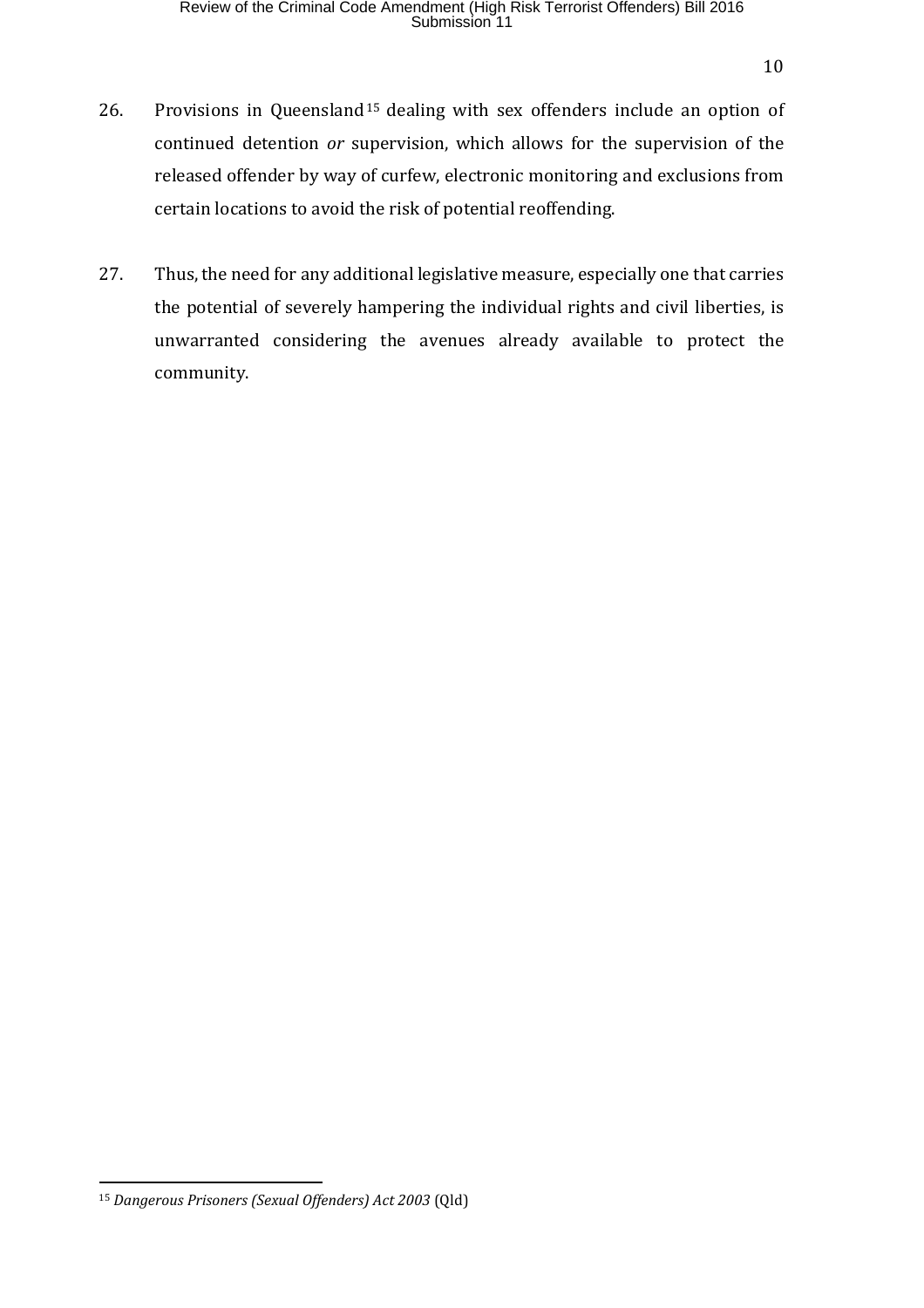11

## **3. Terrorism offences that form part of this Bill – s105A.3**

- 28. On its face, the continuing detention order regime is designed to protect Australia's citizens against one of the most extreme threats to security – at terrorist offender who has served their sentence and seemingly not rehabilitated. Whilst one would assume that such a regime would be reserved for purveyors of "terrorist acts", the structure of existing legislation could allow for the indefinite detention of those who were convicted of;
	- Providing financial aid (regardless of the sum);
	- Possession of materials deemed to be of an unacceptable nature;
	- Potential hate speech offences such as "advocating terrorism" and the "advocating genocide" offence which is to be reintroduced as a part of the Counter-Terrorism Legislation Amendment Bill (No.1) 2016.
- 29. Importantly, actions such as associating with persons who may have associations with terrorist organisations could, under Division 102.8 of the Criminal Code 1995 (Cth) (the **Code**) criminalse certain relationships, innocent interactions and other business transactions. If a convicted, could subject the detainee to a continuing detention order. The Muslim Legal Network (NSW) is concerned by this.
- 30. The Muslim Legal Network (NSW) submits that this Bill must be read in context of the extraordinarily broad view which the Code takes in distinguishing what could potentially form a terrorism offence which ultimately could be a subject to the implementation of any continuing detention order.
- 31. We note that the proposed section 105A.3 of the Bill states the continuing detention order will only apply to persons over 18 years old and must not exceed 3 years (per application) for those in detention serving a sentence or a continuing detention order, however we direct the Committee to the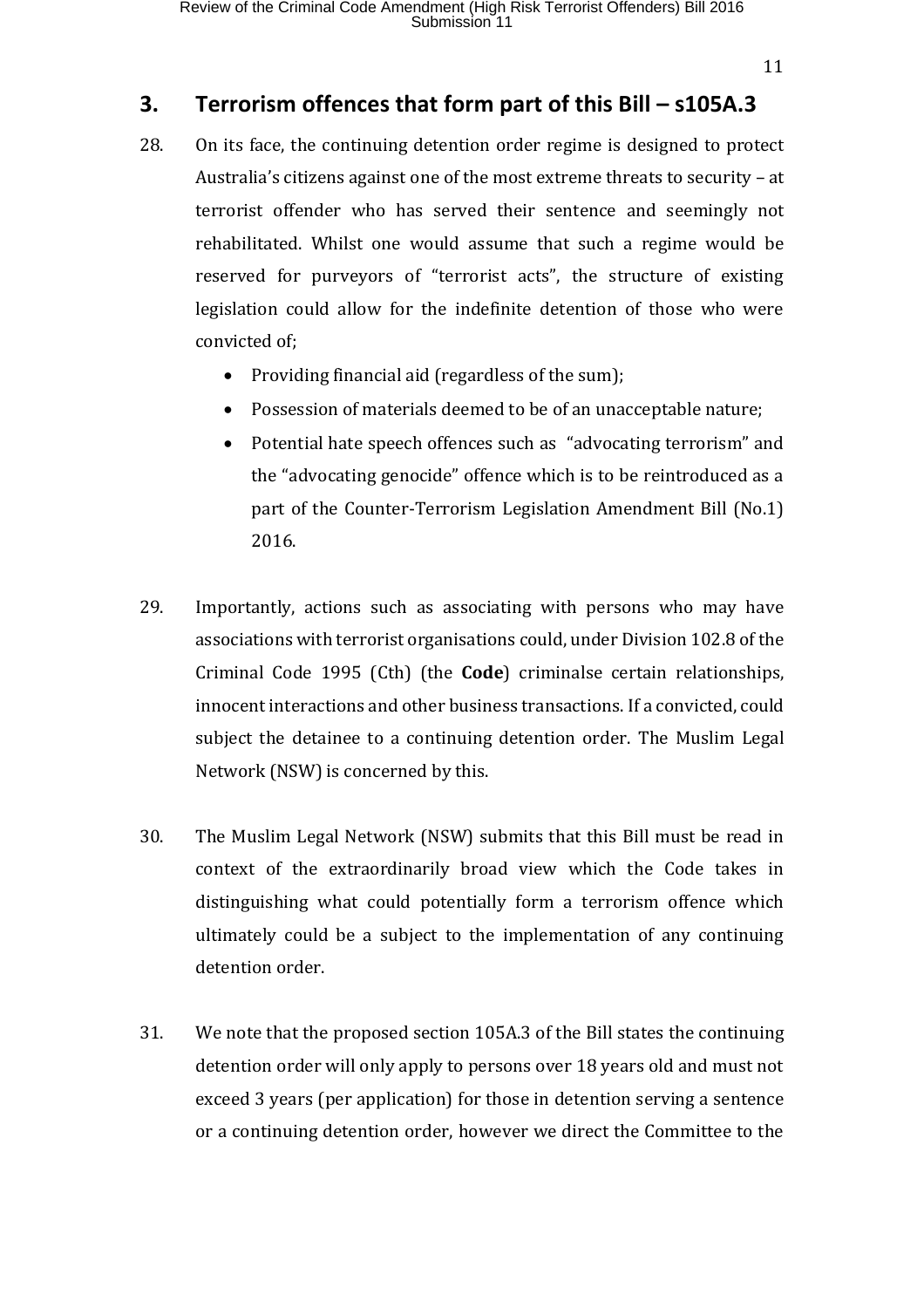12

remainder of our submissions pertaining to the Bill for our views on the applicability generally.

- 32. It is also important to note that the EM attempts to equate existing provisions in New South Wales and South Australia which deal with sex offenders and Queensland, Victoria, Western Australia and the Northern Territory who deal with sexual and violent offenders with the far reaching consequences that the Code imposes as it relates to the breadth of potential terrorism offences.
- 33. It is clear that whilst the perceived intent of the Bill is to maintain some form of control over offenders who have committed the most serious forms of terrorism offences and still pose a real and substantial threat to society, the manner in which the Bill allows the application could be open to a number of individuals convicted over seemingly less significant offences which are caught by the Code which is of significant concern.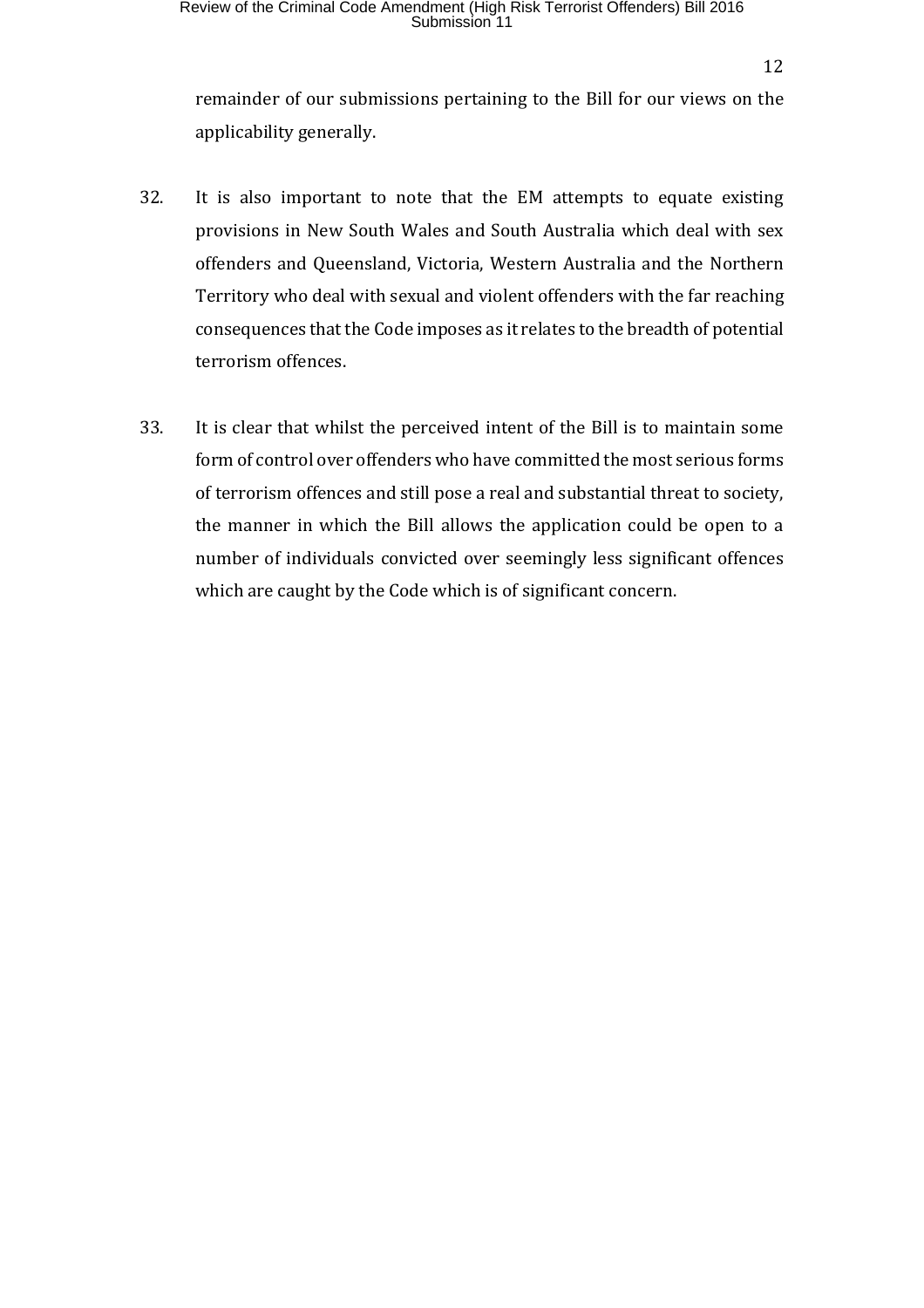## **4. Treatment of a terrorist offender in a prison under a continuing detention order – s105A.4**

- 34. Clearly, given the Bill allows only for the continuing detention of the prisoner after they have served the sentence related to their primary conviction, it is envisaged that the individuals will not be housed with the general prison population, however, the EM states that a prison is the only reasonable and practicable place to detain the individual subject to the regime is within a prison.
- 35. Such an approach is incongruent with the section stipulating that where a person is detained in a prison, they must be treated in a way consistent with a person not serving a sentence of imprisonment *Subject to any reasonable requirements necessary to maintain:*
	- *(a) the management, security or good order of the prison; and*
	- *(b) the safe custody or welfare of the offender or any prisoners; and*
	- *(c) the safety and protection of the Community*
- 36. Clearly, this provision of the Bill provides an extraordinarily broad basis for a complete contradiction to the sentiments expressed in the EM. There exists little clarity in the section as to what can constitute "reasonable requirements" and which operational head can make these assessments, be they prison officials, courts, or public servants. The lack of clarity in this portion of the provision is troublesome.
- 37. Furthermore, this section of the proposed Bill speaks to an individual not being housed in the same unit or prison as persons serving prison sentences, again except where it is "reasonably necessary" for a number of reasons or more disturbingly, where "the offender elects to be so accommodated or detained".
- 38. Again, the Muslim Legal network (NSW) submits that this provision is troublesome as it provides for a situation where an individual who may be assessed as being an unacceptable risk for release is able to consent to re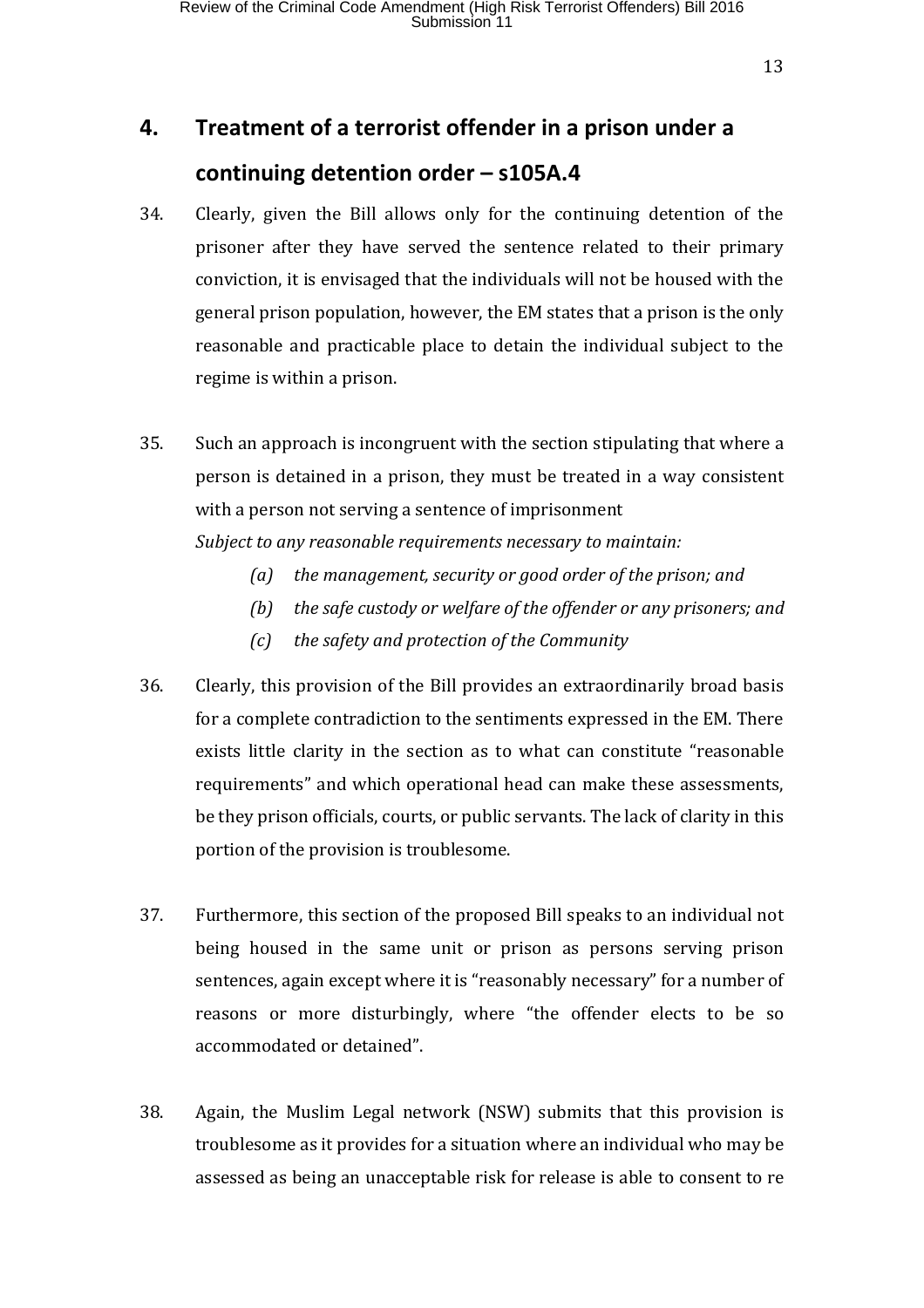## Review of the Criminal Code Amendment (High Risk Terrorist Offenders) Bill 2016<br>Submission 11

enter a prison population, which was not necessarily conducive to rehabilitation.

- 39. This is particularly pertinent as prisoners whom are convicted of terrorism offences are frequently provided with the "AA" rating which either isolates them from social interactions for up to 23 hours a day and in New South Wales for example, house in a similarly isolated wing of Goulburn's "Supermax" facility.
- 40. It follows that should an individual who had served a sentence for a terrorism related offence be subject to the Bill's regime, they would be held not in an ordinary remand centre but likely in similar facilities which housed them during their period of incarceration.
- 41. The Muslim Legal Network (NSW) submits that this is an unacceptable situation, particularly where the objectives behind the depravation of liberty as a result of an offence is to concurrently rehabilitate the individual. Housing persons whom have finished their sentence for terrorism offences under extremely strict conditions in the same location or giving those individuals the option to continue to be housed in the same location is fraught with practical and rehabilitation issues.
- 42. Whilst generally speaking, we are opposed to the implementation of continued detention orders, should they be enforced safeguards as to normal socialisation, segregation from prison populations and access to rehabilitation programs are essential. Whilst other portions of the bill deal tangentially with these issues, to accommodate an individual previously convicted or any offence, in particular a terrorism offence in a prison is counter intuitive to the purposes of rehabilitation.
- 43. The Muslim Legal Network (NSW) submits that the entirety of s105A.4 of the Bill requires further consideration and redrafting should the Bill proceed to take into account the matters raised in this submission.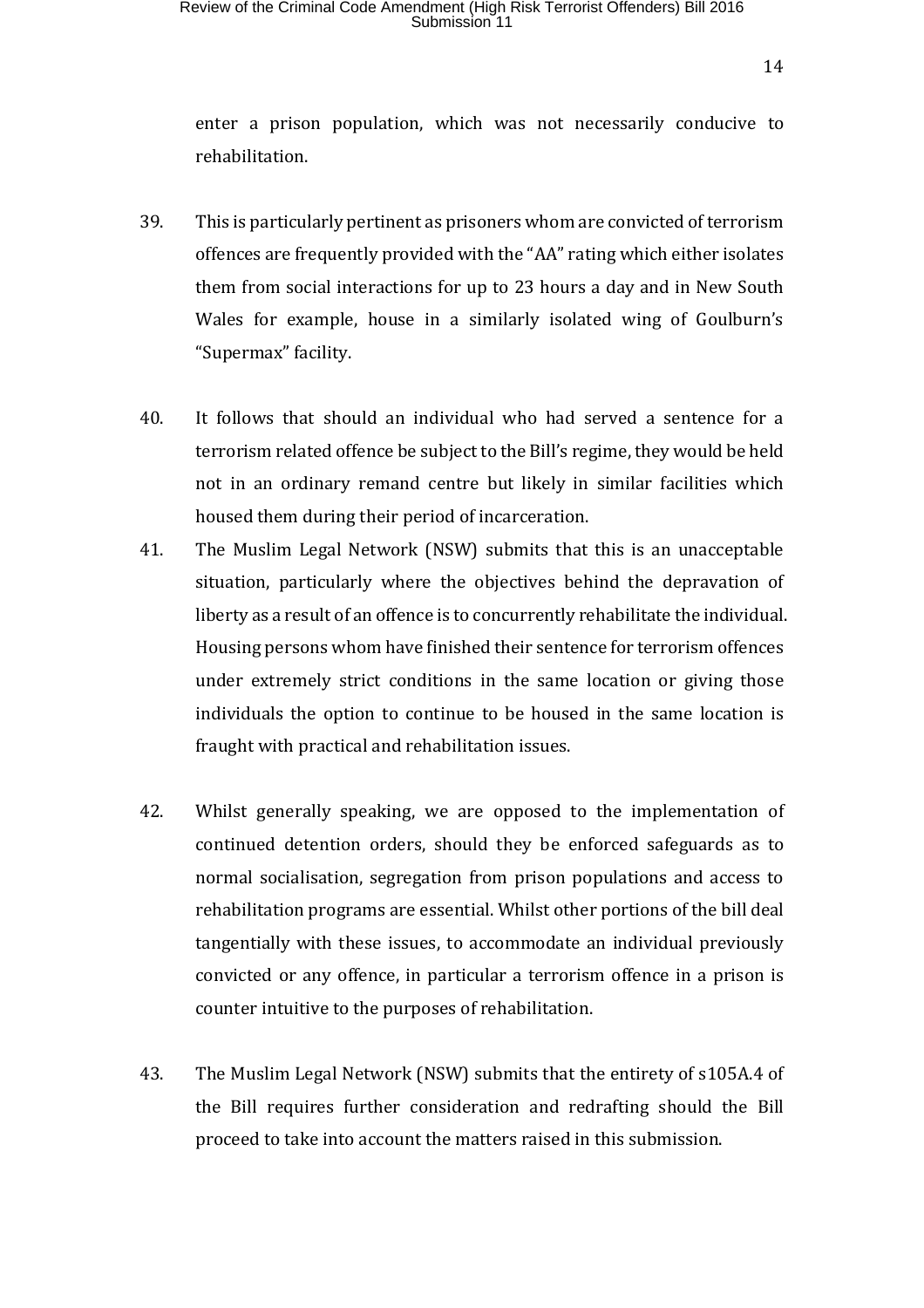#### **5. Use of Expert Evidence – Subdivision C – s105A.6**

- 44. Subsection (1) of Section 105A.6 of the Bill states that, if an application for a continuing detention order is made to a Supreme Court of a State or Territory in relation to a terrorist offender, the Court must hold a preliminary hearing to determine whether to appoint one or more relevant experts. Subsection (3) allows for a Court to "appoint one or more relevant experts if the Court believes that the matters alleged in the application would, if proved, justify making a continuing detention order in relation to the offender". In order to ensure the sufficient probity of any expert opinion provided, the Muslim Legal Network (NSW) is of the view that the definition of "Relevant Experts" needs to be further specified.
- 45. It is also unclear in this subsection as to what process will be employed for the appointment of this expert; that is, whether the Attorney-General will be entitled to make the election for the use of a particular expert(s) or whether the accused party is entitled to make submissions in that regard.
- 46. Whilst the proposed section 105.15 theoretically grants the accused the right to obtain his or her own expert evidence in response to the court appointed expert evidence, it raises practical difficulties. Psychiatric and psychological reports can take from 4 to 8 weeks to obtain and generally tend to take longer with prisoners. Further, it is usual in criminal proceedings where the mental state or health of an accused or offender is central to the hearing, that the accused obtains a report after having received the report obtained by the Prosecution. And whilst the Muslim Legal Network (NSW) does not submit that the 28 day period provided for in 105A.6 needs to be extended, we do however, note that within that time period, it will be extremely difficult for the offender to obtain a report within that time frame, without increasing his or her time in custody, postsentence. We respectfully submit that this disadvantages the offender in such applications.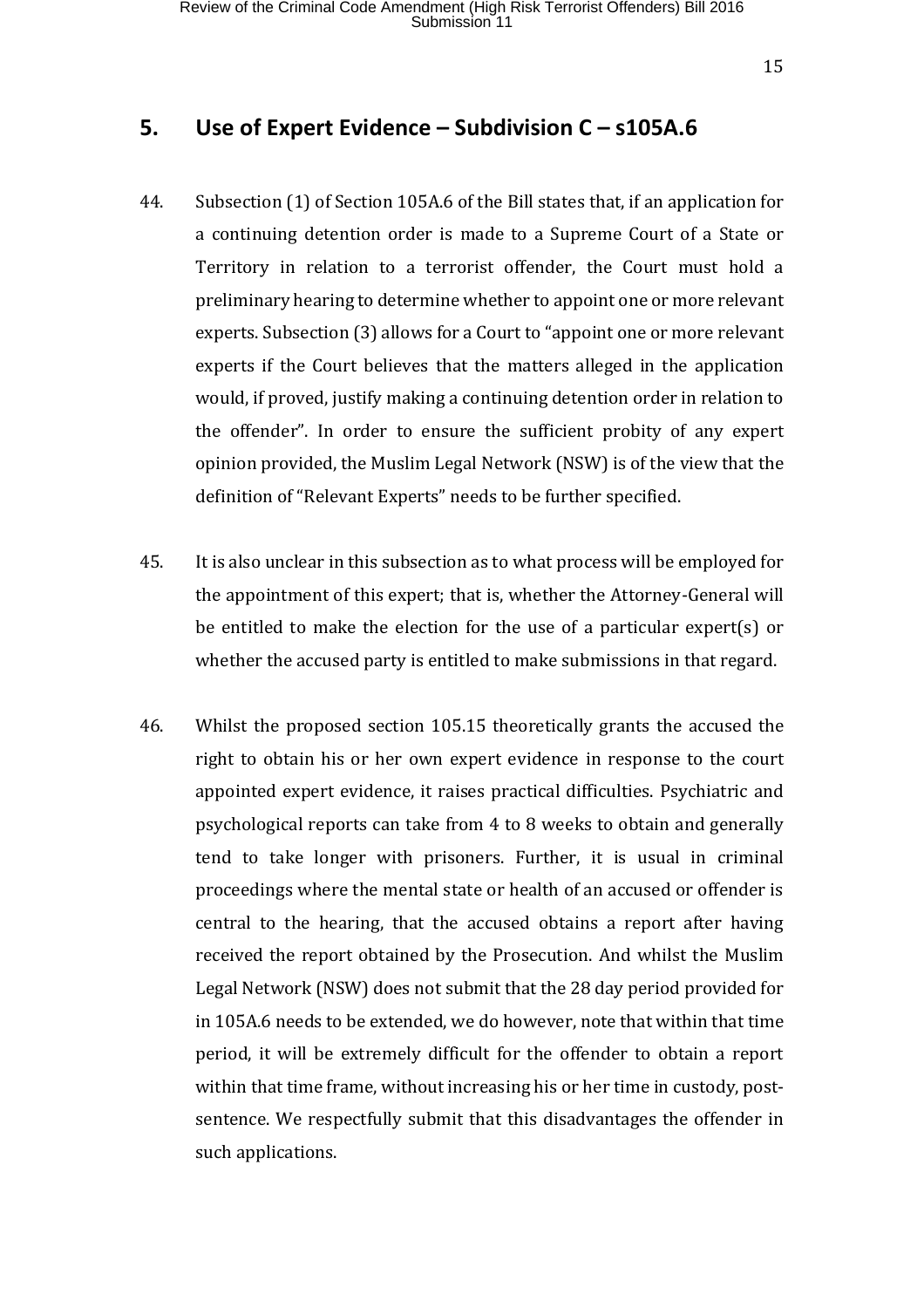- 47. The Muslim Legal Network (NSW) is also concerned about the broad nature of the criteria for the appointment of "relevant experts". The definition of "relevant expert" refers to an individual who is "competent to assess the risk of a terrorist offender committing a serious part 5.3 offence if released into the community". However, the categories of individuals listed are so broad that "a person registered as a medical practitioner under a law of a State of Territory" may be considered competent to assess such a risk. Further, and of particular concern, is the reference to "any other expert", which is extremely far-reaching. The definition does not identify what specific criteria will be considered in assessing whether an individual will be deemed as a being "competent" in assessing risks of terrorist offenders re-offending. It is essential that those deemed to be "relevant experts" have sufficient experience in this field. Consequently, we submit that:
	- Section 7 of the *Crimes (High Risk Offenders) Act 2006* (NSW) be mirrored so that a minimum of two psychologists and/or psychiatrists in the assessment process is required; and
	- The phrase 'any other expert' is deleted due to its potential broad and unjust application.
- 48. Further, subsection (7) of the proposed 105A.6 lists the matters, which an expert's report must address. Part (d) requires consideration of "efforts made to date by the offender to address the causes of his or her behaviour in relation to serious Part 5.3 offences, including whether he or she has actively participated in any rehabilitation or treatment programs". In NSW, all Terrorist offenders are at least on initial assessment, housed in the Goulburn High Risk Management Correctional Centre (**HRMCC**) and classified as National Security Inmates (**NSI**) with 'AA' classification. Once they progress through their classification, their status may change and they may be moved into mainstream jails. Generally speaking, 'AA' Classified inmates spend about 23 hours per day in the confines of their cell. Reviews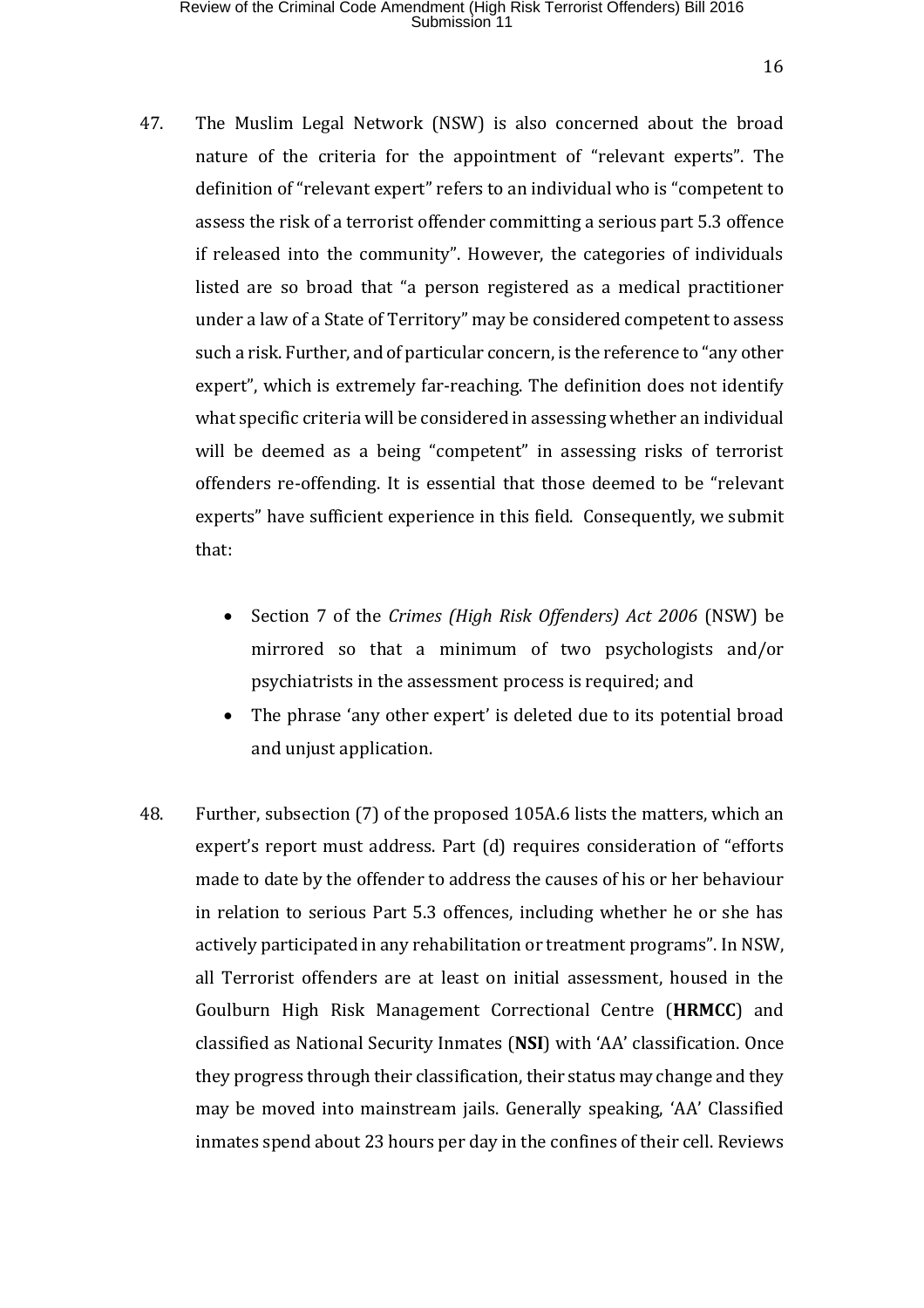of inmates by the High Risk Inmate Management Committee occur once a year.

- 49. There are currently no well-established programs encouraging or obligating convicted inmates to be rehabilitated. It is essential that inmates on remand are also encouraged to participate in available programs, which will assist their mental health and any de-radicalisation process. The custodial environment that offenders find themselves in only elevates their level of anxiety and frustration, rather than improving their worldview. The conditions of detention can contribute to mental harm and exacerbate any pre-existing mental illness.
- 50. Like offenders who are classified as sex-offenders or serious violent offenders, terrorist offenders already must complete a level of rehabilitation whilst in custody in order to be eligible for release on parole. Similarly, if terrorist offenders are required to engage in programs to assist in de-radicalisation and improve their mental health and social cohesion, there must be a practical regime in place, which allows inmates to actively engage in and benefit from. Therefore, the Muslim Legal Network (NSW) stresses that there must be adequate funding for such programs, otherwise, there will be a backlog of inmates incarcerated indefinitely and increased frustration amongst inmates who are already affected by their isolated environment.
- 51. If an expert report must address the rehabilitation of an offender, as is proposed by the Bill, it follows that there must be opportunities for terrorist offenders to engage in active and relevant rehabilitation programs.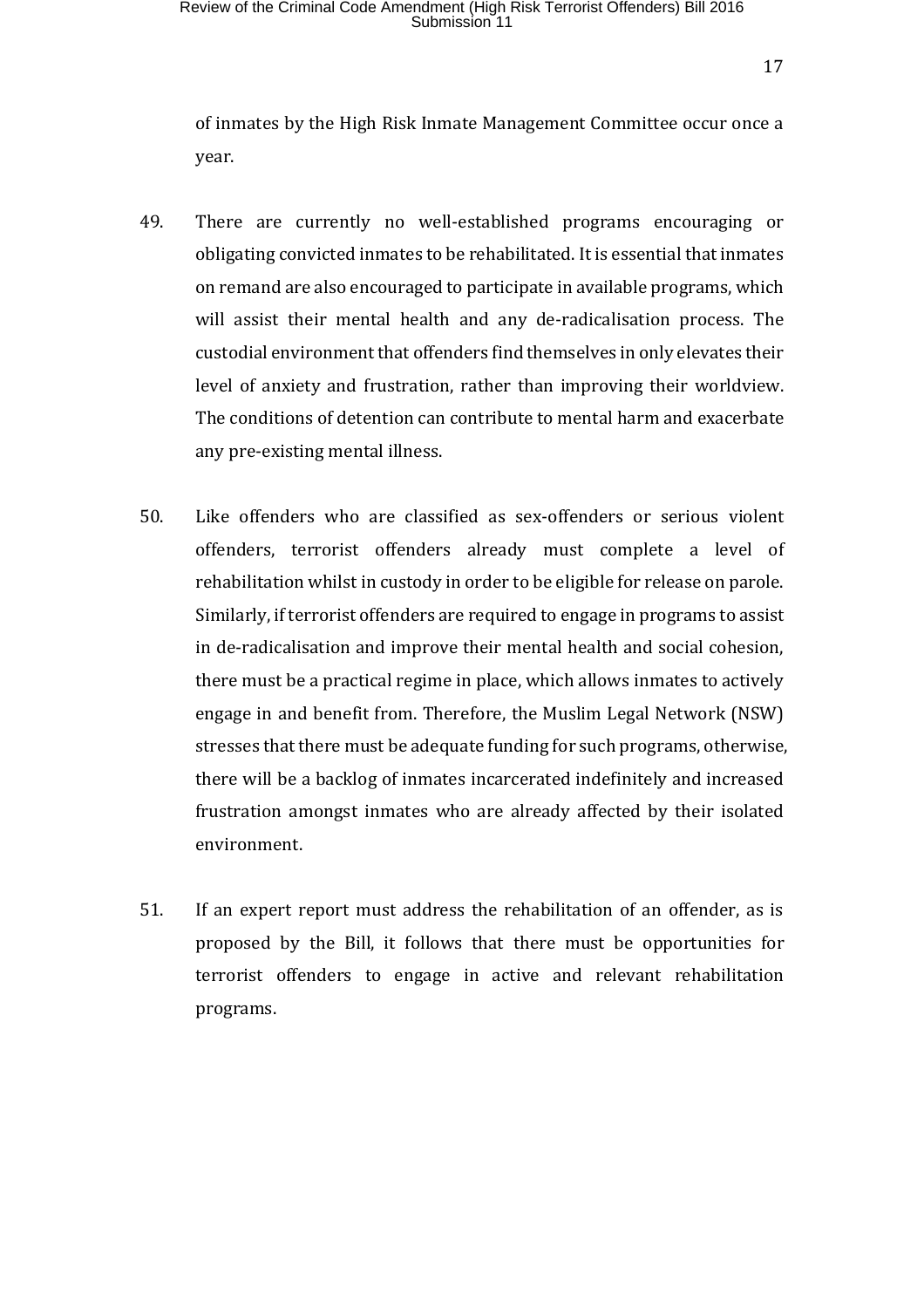# **6. Providing the offender with a copy of the application – circumstances where the applicant may refuse to provide a copy, or information contained in the application**

52. The importance for the offender to be provided with the information contained in the application is set out in the EM to the Bill. The EM states at paragraph 37 that detention under a continuing detention order shall only be authorised where it is non arbitrary. The EM states that the safeguards contained in the Bill which authorise the detention as non arbitrary include that:

> "*the terrorist offender must be provided with certain documents to enable him or her to prepare for the Court's hearing of an application for a continuing detention order*".

53. Section 105A.5(5) of the Bill states that the applicant for a continuing detention order may refuse to provide the offender with information contained in the application if the Attorney General is likely to:

> "*(a) give a certificate under Subdivision C of Division 2 of 1 Part 3A of the National Security Information (Criminal and 2 Civil Proceedings) Act 2004; (b) seek an arrangement under section 38B of that Act; (c) make a claim of public interest immunity; (d) seek an order of the Court preventing or limiting disclosure of the information.*"

54. It is the Muslim Legal Network (NSW)'s view that the ability of the applicant to suppress information from the offender on the basis that it is 'likely' to do a number of things, is too broad.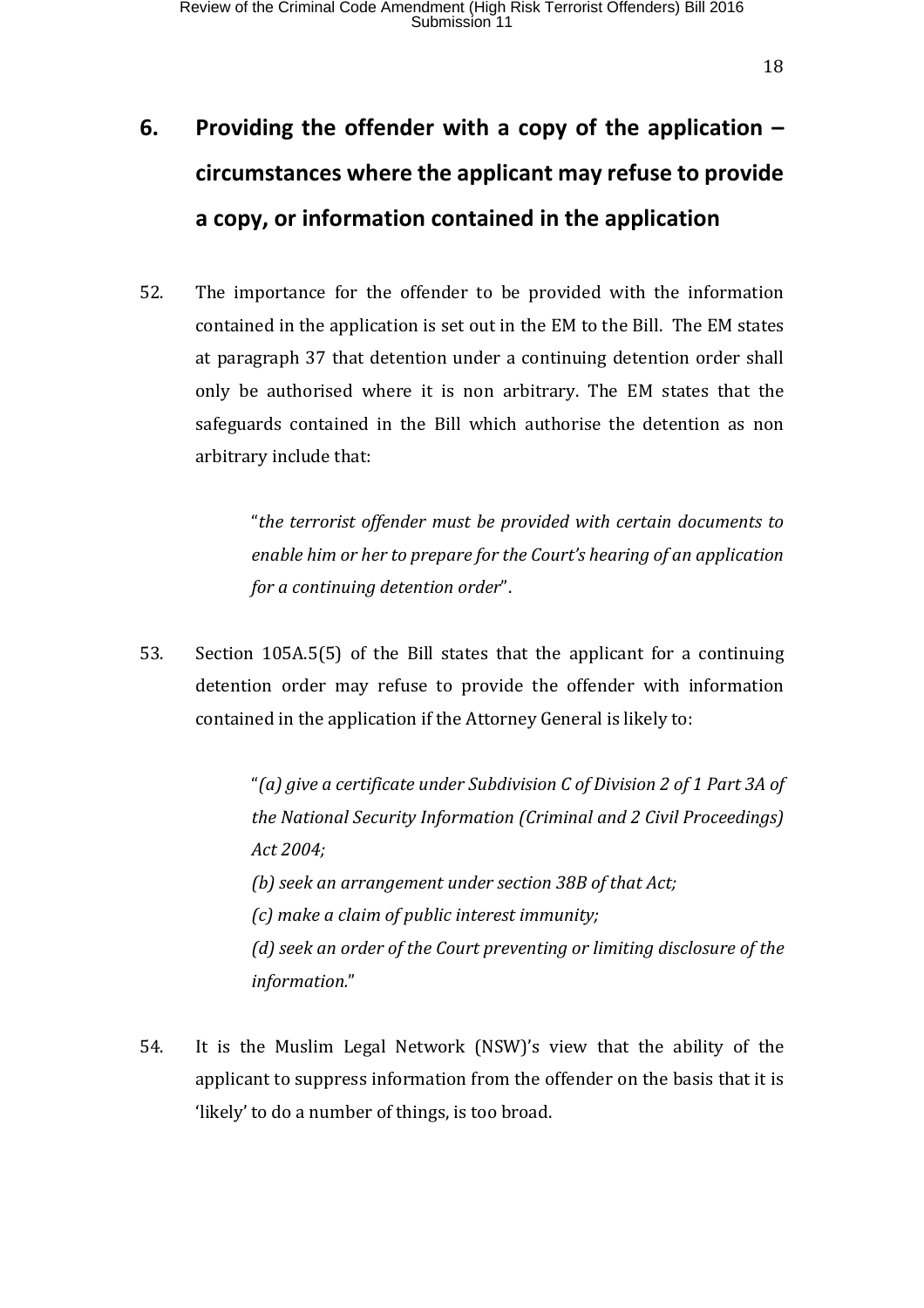- 55. Firstly, the applicant is not required to ascertain whether the Attorney General will give a certificate in respect of the information, or make a claim of public interest immunity. Instead, it need only be 'likely' that the Attorney General will do so. The Muslim Legal Network (NSW) respectfully submits that the suppression of information from the offender on the basis of this low threshold encroaches on principles of procedural fairness, particularly given that the offender will require this information to counter the continuing detention order, and produce evidence in reply.
- 56. The Muslim Legal Network (NSW) suggests that this section be amended so that the applicant is only entitled to suppress information when it has been discerned that the Attorney General *will* make a claim of the kind set out in sub-divisions 105A.5(a) – (d) of the Bill.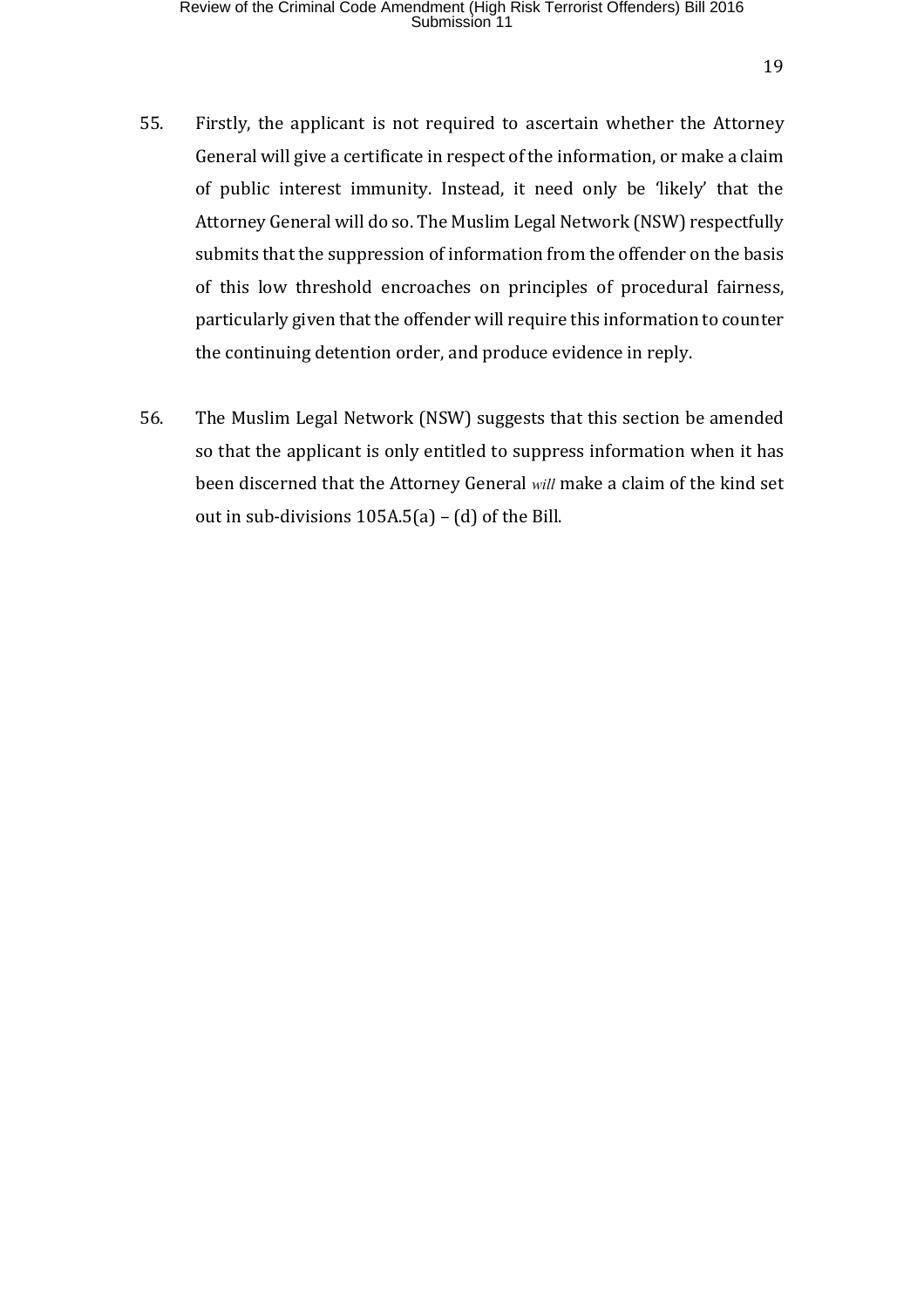## **7. Civil Evidence and Procedure Rules in relation to Continuing Detention Order Proceedings**

- 57. Section 105A.13(1) of the Bill states that a Supreme Court of a State or Territory must apply the rules of evidence and procedure for civil matters during a continuing detention order proceeding.
- 58. The Muslim Legal Network (NSW) submits that it is inappropriate to apply the civil rules of evidence and procedure, in circumstances where the offender has originally been convicted of a criminal offence and may now be subject to this Bill's regime to prevent them from committing further criminal offences.
- 59. Instead, criminal evidence and procedural rules should apply to continuing detention orders. By applying the civil evidence and procedure rules, the offender is denied of the important safeguards afforded to accused persons under our criminal legal system including at its core, a differing standard of proof. By not applying the criminal standard of proof, the regime avoids the need to apply procedural fairness and rights afforded in the ICCPR.
- 60. The serious denial of civil liberties that results from a continuing detention order, should not be made unless and until a hearing conducted in accordance with criminal evidence rules and procedures is abided by. This will hold applicants to the robust burdens of proof and tests required under our criminal law.
- 61. This robustness is particularly desired where offenders are being detained for 'protective' purposes for conduct with a lowered threshold of a 'high degree of probability' of being an unacceptable risk. Whilst we note that the use of the phrase 'high degree of probability is the same as the test in section 5B of the *Crimes (High Risk Offenders) Act 2006* (NSW) and many Bail tests in the States, The Muslim Legal Network (NSW) is, as a principle,